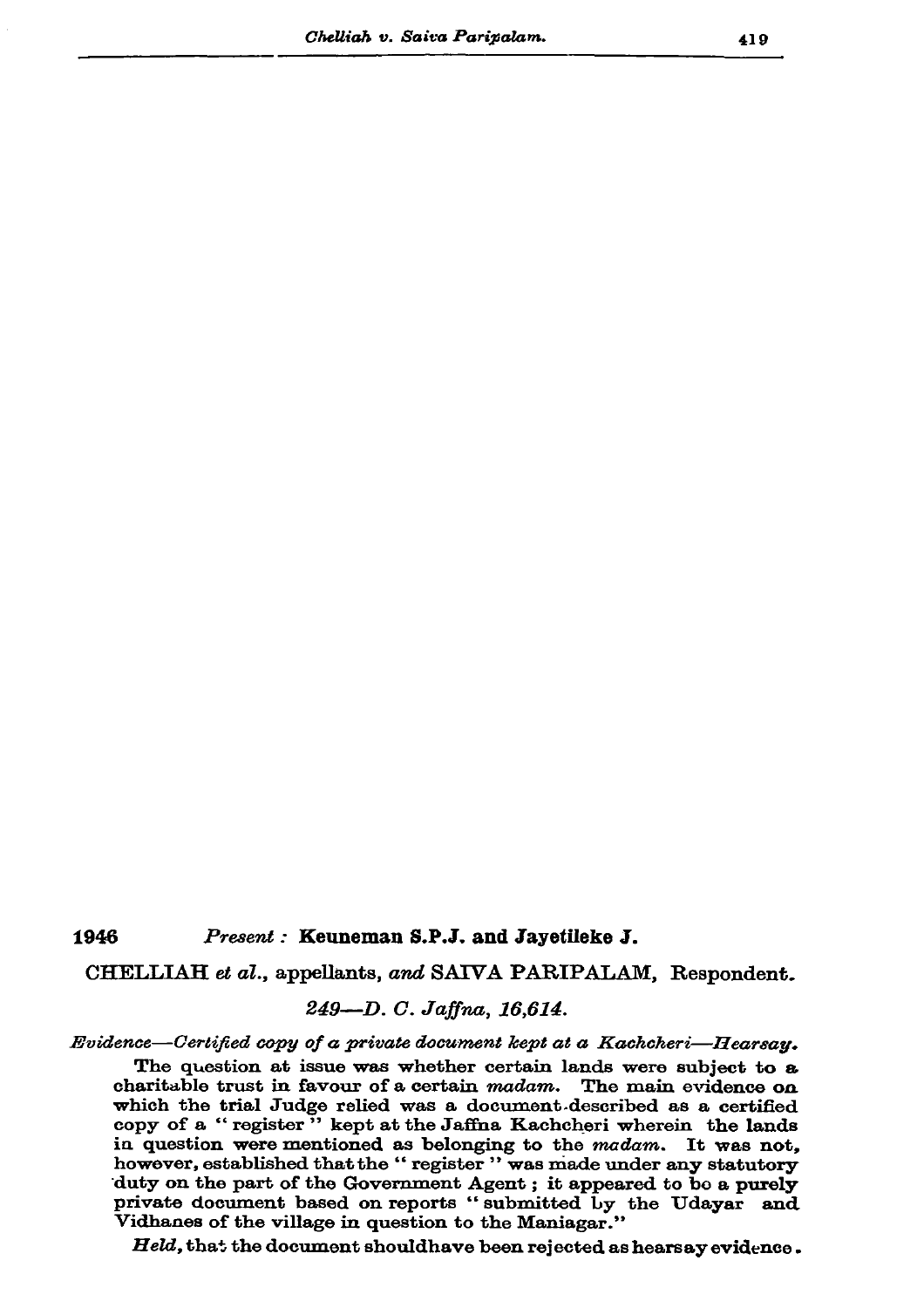PPEAL from a judgment of the District Judge of Jaffna.

G. Crosette Thambyah (with him  $V$ . K. Kandasamy and C. Sanmuganayagam), for the first and second defendants, appellants.

 $N.$  Nadaraiah,  $K.C.$  (with him  $C.$  Renganathan), for the plaintiff. respondent.

Cur. adv. vult.

September 25, 1946. KEUNEMAN S.P.J.-

The plaintiff, a corporation incorporated under Ordinance 17 of 1931 (Cap. 240), sued the defendants to obtain judgment declaring that the properties mentioned in the schedule to the plaint were subject to the charitable trust known as the Chidambaram Ambalavanarswamy Punnianachy Tharmam and that the plaintiff as the lawful trustees of the said trust was entitled to possess the said properties.

Plaintiff obtained judgment as prayed for, and the first and second defendants appeal.

There were several matters which the plaintiff had to establish in order to succeed in this action :-

- (1) Was there a charitable trust as described in the plaint?
- (2) Were the three lands described in the schedule to the plaint subject to the said trust?
- (3) Was the plaintiff the duly appointed trustee in respect of these three lands?

(1) The plaintiff's case was that one Punnianacham founded at Chidambaram in India and in Jaffna the trust described in the plaint which was also known as the Punnianachy Mada Tharmam. It was alleged that this trust was created for the establishment and maintenance of a madam or place of rest for pilgrims who go to worship at the famous shrine of Ambalavanarswamy Temple in Chidambaram, South India, and for the purpose of making contributions to the temple for various poojahs and other ceremonies of the temple. Under the terms of this trust a madam was in fact built at Chidambaram but this now appears to be in ruins.

In this appeal I do not think there has been any real controversy as regards the existence of the trust as alleged. It is in evidence that the plaintiff has been in possession of certain lands and has administered those lands for the purpose of this trust. The plaintiff has also obtained a vesting order as trustee for these lands—not those in the schedule to the plaint. In my opinion the plaintiff has made out a sufficient case in this respect, and the District Judge has so held.

(2) It is strongly urged for the appellants that the plaintiff has failed to prove that the three lands described in the plaint are subject to this It has been established in evidence that the first land Kuranthan trust. and the second land Arachchivayal originally belonged to Ramanathan Mudaliyar. The thombus of 1822 (P 9 and P 10) strongly support that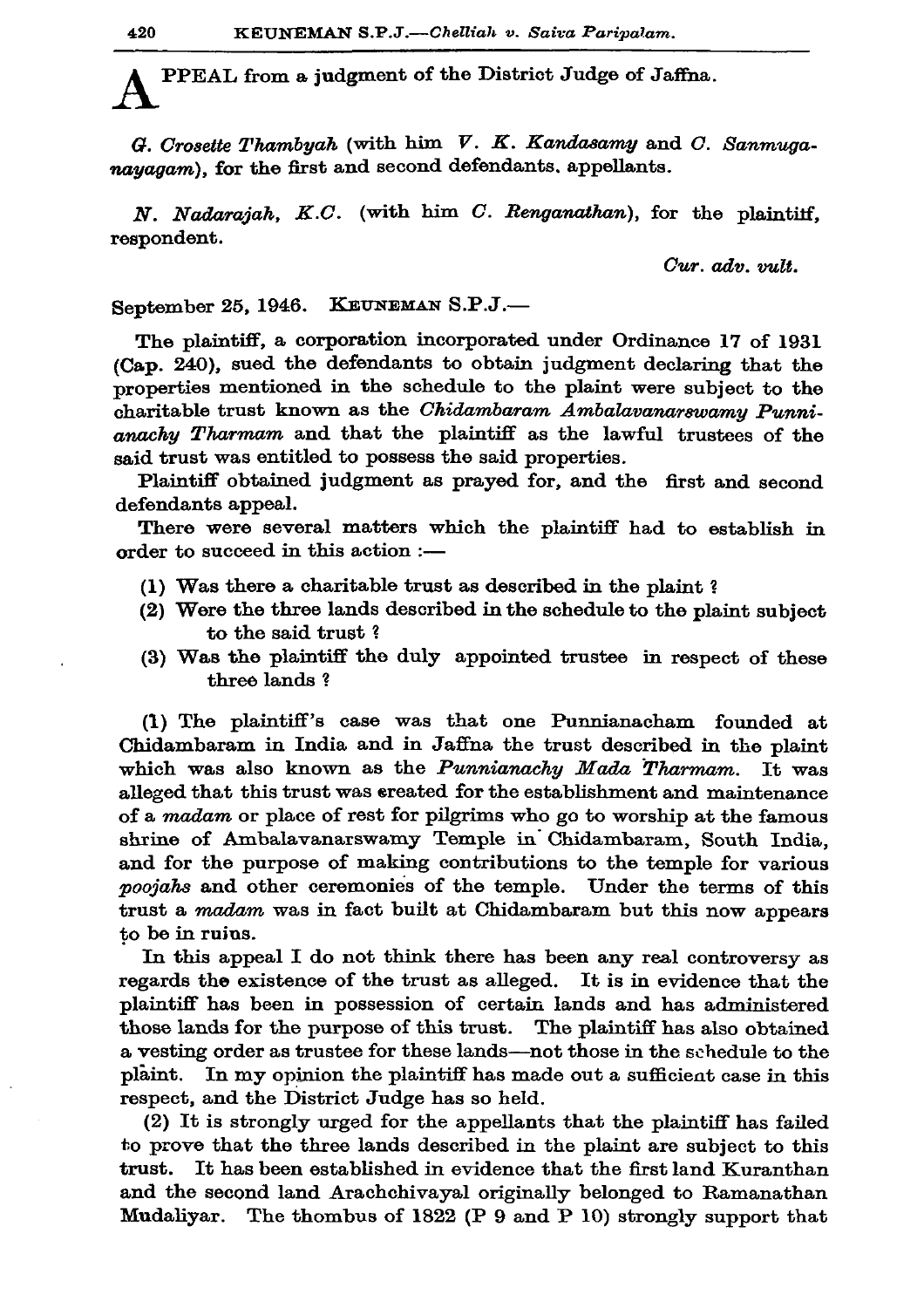There is no proof that Punnianacham was even a descontention. cendant of Ramanathan Mudaliyar, nor is it shown how Punnianacham obtained any title to the said lands. In fact we know nothing of Punnianacham and she appears to be a legendary figure. There is no evidence that Punnianacham dedicated these two lands for the purpose described. It is no doubt also true that the appellants have failed to prove that they are the descendants of Ramanathan Mudaliyar. The District Judge has in fact rejected the pedigrees filed by all the parties to this action. But the burden rested on the plaintiff, and he has failed to provide evidence to prove this point. As the case now stands there is nothing to show that the legal title to these lands has been transferred away from the descendants of Ramanathan Mudaliyar, or that this title ever resided in Punnianacham or in any person who made the dedication in trust.

As regards the third land in the schedule to the plaint, Thalymanodai, the thombu P 11 of 1822 shows that the title stood in the name of "Sithamparar Ambalayanar Pandaram". The appellants contended that this was a human being, but the plaintiff alleged that this was the god Ambalavanar Swamy whose shrine at Chidambaram was well known. I think on this point the District Judge was right in holding that the title was in the name of the god. But this does not overcome the difficulties of the plaintiff. There is no doubt evidence of a trust in favour of the god but there is no proof here that the trust was for the special purposes alleged by the plaintiff. I think the ordinary natural presumption would be that the trust was for the benefit of the temple of the god Ambalavanar Swamy of Chidambaram, and not for the establishment of the madam or for the other special purposes detailed by the plaintiff. The thombu P 11 does not disclose the identity of the trustees in whom the legal title to this land was vested.

The point was of importance because at the trial, though not in the answer, the appellants maintained that not only the third land but also the first two lands in the plaint were held by them in trust for the temple of the god at Chidambaram.

The document P 22 of 1914 was produced to establish the fact that K. Arumugam, an uncle of the appellants, after declaring that all three lands were held by him as trustee for the Ambalavanar Swamy Temple at Chidambaram, purported to appoint the appellants as co-trustees with him to look after and manage the trust properties. There can be little doubt that Arumugam and the appellants have been in possession of these lands for a considerable time, although the District Judge has held. I think rightly, that the appellants have failed to prove that they are the descendants of Ramanathan Mudalivar who was the proprietor according to thombus P 9 and P 10 of the first two lands.

In arriving at a decision as to whether the three lands in the schedule to the plaint were subject to the trust as alleged by the plaintiff, the facts must be examined.

It is clear that the oral evidence led by both sides must be eliminated, for the District Judge has himself said-"I think the oral evidence in this case is not very helpful for arriving at a verdict in this case". and has rejected the pedigrees pleaded both by the plaintiff and by the appellants.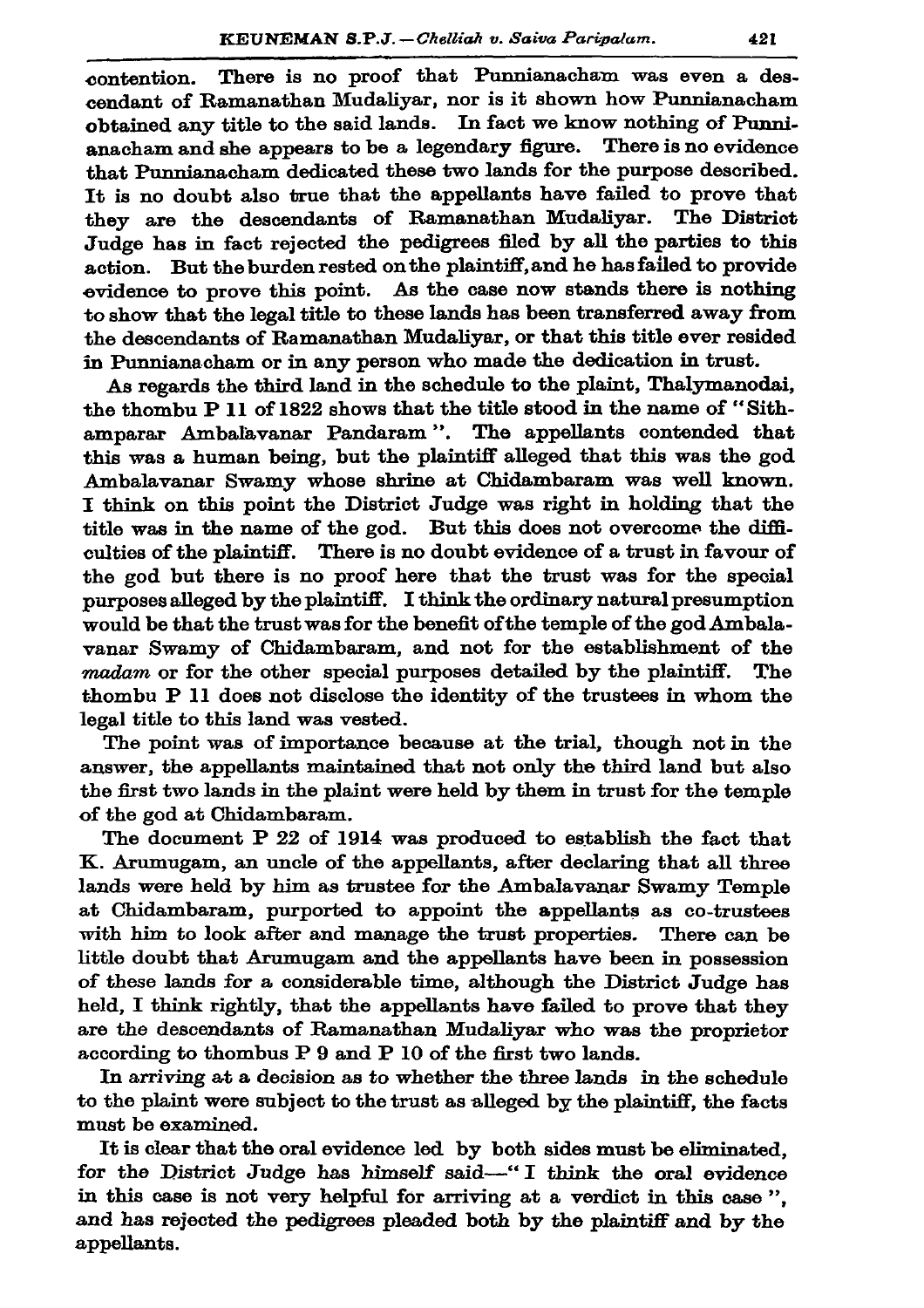After discussing the evidence provided by the thombus, the District Judge went on to examine the documents in the case. The first document he mentioned was P 12, the Paddy Commutation Register, in respect of the first land in the plaint. The name of the proprietor was given as "Nadarayar Ambalayanar". The District Judge rightly holds that this is the god. There is no doubt that this provides evidence that this land was held on trust for the god, but it leaves unanswered the question whether the trust was in favour of the temple of the god or in favour of the madam and other matters specified by the plaintiff.

Another document is P 13, the Paddy Commutation Register for 1884-1890 in respect of the first lwo lands in the plaint. Under name of proprietor is entered "Sitthamparathalam Ambalavanaswamy Temple Land" and A. Sithamparapillai of Copay is said to be the manager. As the document now reads there is attached a promise to pay the land tax by K. Ramalingam of Vannarponnai. The District Judge is not correct in stating that this K. Ramalingam is shown in the document as "the person in whose management the two lands were." Further. in the register itself there is a correction. The original promisor was put down as Ponnambalam Karthigesar, an ancestor of the appellants. but this name has been scored off and the name of K. Ramalingam inserted.

There is no evidence to show by whom or under what circumstances this correction was made. There is some evidence in the case that K. Ramalingam acted as a trustee in respect of the trust as regards other lands, not those mentioned in the plaint. But even accepting the amendment as genuine—and this is doubtful—there is nothing in the document P 13 to prove that K. Ramalingam was a trustee in respect of the lands mentioned in the plaint.

Document P 14 tells against the pedigree of the appellants but does not carry the case of the plaintiff any further. The same comment may be made as regards P 15. Documents P 16 and P 17 relate to a land not mentioned in the plaint, of which the manager was the K. Ramalingam previously mentioned.

Documents P 28 and P 35 relate to an action in which K. Ramalingam was sued on a bond and admitted the claim as trustee of the madam in question. The plaintiff in that case proceeded to seize the first two lands mentioned in this plaint in virtue of his decree but there is nothing to show what followed on this seizure and there is no evidence that these lands were sold in execution. These documents are therefore inconclusive on the question we have to decide.

The main document on which the District Judge relied was P 36, which is described as a certified copy from "a register of gifted lands belonging to the Chidambaram Ambalavanarswamy kept at the Jaffna Kachcheri. " This was apparently prepared on February 20, 1906. The first two lands in the plaint are mentioned in the "register", and under the column "Belonging to which madam" was entered "The Punnianachcham madam ". Under the column "Name of person who is possessing now" was entered the name of K. Arumugam, the uncle of the appellants.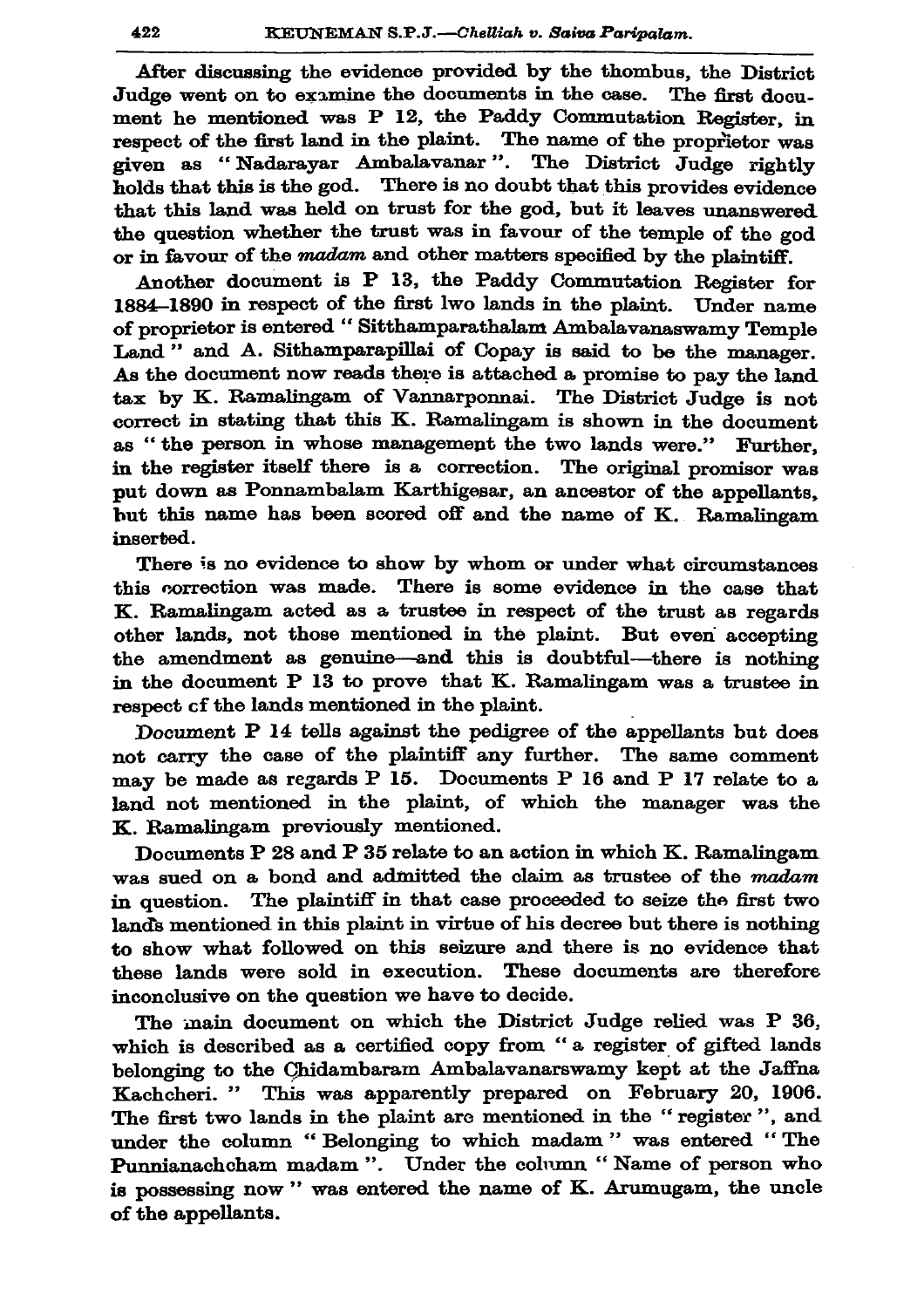It has not been established or even suggested that the "register" (P 36) was made under any statutory duty on the part of the Government Agent. It appears to be a purely private document. It had not even been shown for what purpose this document was made or on whose authority. We do not know what enquiries were made in this connection or from whom. All that the document indicates is that it was based on reports "submitted by the Udayar and Vidhanes of the village in question to the Maniagar." What knowledge these persons had or could have had with regard to the title to these lands or the nature of the trust affecting them has not been shown. The learned District Judge has come to the conclusion that "the document P 36 clearly shows that K. Arumugam recognised that at least lands Nos. 1 and 2 in the schedule to the plaint belonged to the Punnianachchimadam."

It is clear that the District Judge is wrong in this finding. Nothing in the document shows that K. Arumugam recognised the equitable title alleged by the plaintiff. In fact we do not even know whether any enquiries were made from K. Arumugam in this connection. In my opinion the document P 36 should have been rejected as hearsay No section of the Evidence Ordinance makes this document evidence. admissible. Even if it was admissible I do not think any weight can be attached to this evidence.

Another document mentioned by the District Judge is deed P 21 of 1913 whereby Pararajasingham, the owner of the land on which the Pillayar Temple stood on the west of the first land in the plaint, conveyed that land to the Pilayar Temple. In the deed the eastern boundary of the land conveyed is described as property belonging to the Punnianacham Mada Tharmam, *i.e.*, the madam in question in this case. I do not think this document is of any value, more especially as the oral evidence of Pararajasingham has not been accepted by the District Judge.

One other document may be mentioned, P 5, which consists of proceedings brought by the plaintiff in 1938 against 16 persons: (It is to be noted that the appellants were not among those 16 persons) to obtain a vesting order under section 112 of the Trust Ordinance in respect of certain named lands. These lands however did not include the three lands mentioned in the plaint. A vesting order was in fact obtained by the plaintiff in respect of the named lands " and other properties belonging to the said Tharmam", *i.e.*, the *madam* in question. It was argued that the vesting order included all lands even though they were neither named nor described. I have considerable doubts whether lands which were completely unidentifiable in the proceedings could be said to have been vested in the plaintiff, and I have further doubts whether the vesting order bound parties who were not parties to the proceedings in which the vesting order was obtained.

But it is not necessary in this appeal to decide these points because the vesting order in fact throws no light upon the question whether the three lands mentioned in the plaint were subject to the trust alleged by the plaintiff.

(3) In the circumstances it is not necessary to decide the further question whether the plaintiff has proved that he is the duly appointed